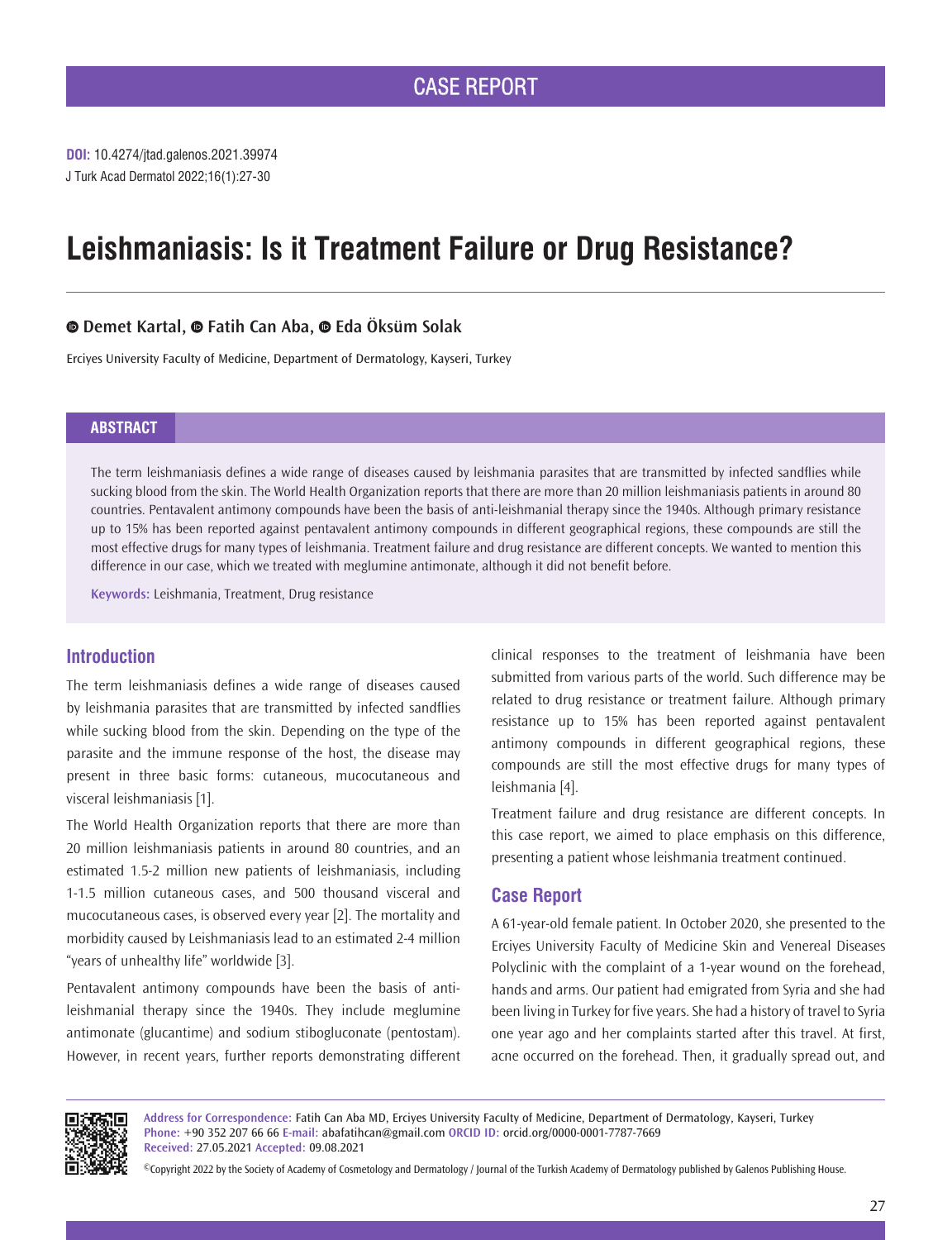similar lesions appeared on the hands and arms. The lesions caused pain and sometimes itching symptoms. The patient presented to the hospital about five months ago with these complaints, but could not be diagnosed and treated because she had to be hospitalized due to chronic kidney failure. Two months ago, she presented to the hospital again with the same complaints. A pre-diagnosis of leishmaniasis was considered in the patient, and necessary samples were taken and sent to the microbiology laboratory. Then, the patient was diagnosed with cutaneous leishmaniasis upon the presence of leishmania amastigotes observed by direct microscopy. She began to receive intralesional meglumine antimonate treatment once a week. However, since the patient did not benefit from this treatment, she presented to Erciyes University.

When the patient presented to us, she had one erythematous, soft consistency, 3x4 cm nodular lesion with yellow crusts and local hemorrhagic crusts, extending from the glabella region to the right frontal area. She also had marked edema, erythema and scaling on the whole fifth finger of the right hand, along with purplish, centrally scaled plaques, two on the right forearm, and one on the left forearm (Figure 1, 2).



**Figure 1.** Lesion in the facial area before treatment

Due to the presence of amastigote forms in her samples examined in an external center and their clinical compatibility, the patient was considered to have cutaneous leishmaniasis. Seeking further details of the patient's history by the help of an interpreter revealed that she had not continued her treatment regularly. Therefore, the patient was not considered to have meglumine antimonate resistance. Since the lesions were large and numerous, systemic meglumine antimonate treatment was planned for the patient. We consulted with the nephrology department about the appropriateness of systemic treatment because the patient had chronic renal failure and underwent dialysis. Upon receiving the response that systemic therapy would not be appropriate due to the patient's existing kidney disease, intralesional meglumine antimonate treatment was initiated 3 days a week, along with additional cryotherapy for lesions on the arms and fingers. The treatment days and hours of the patient were arranged in accordance with the dialysis hours in order to ensure the continuity of the treatment. The treatment and follow-up of our patient continue and she has benefited significantly from the treatment (Figure 3, 4).

#### **Discussion**

Cutaneous leishmaniasis is a disease that can be seen all over the world except the Antarctic continent, especially with a quite high incidence in countries bordering the Mediterranean [5]. It has been a serious public health problem for many years also in Turkey, particularly in the Southeastern Anatolia region [6].

Two equivalent antimony compounds form the basis of the treatment of cutaneous leishmaniasis. These drugs can be used



**Figure 2.** Lesion on the fifth finger of the right hand before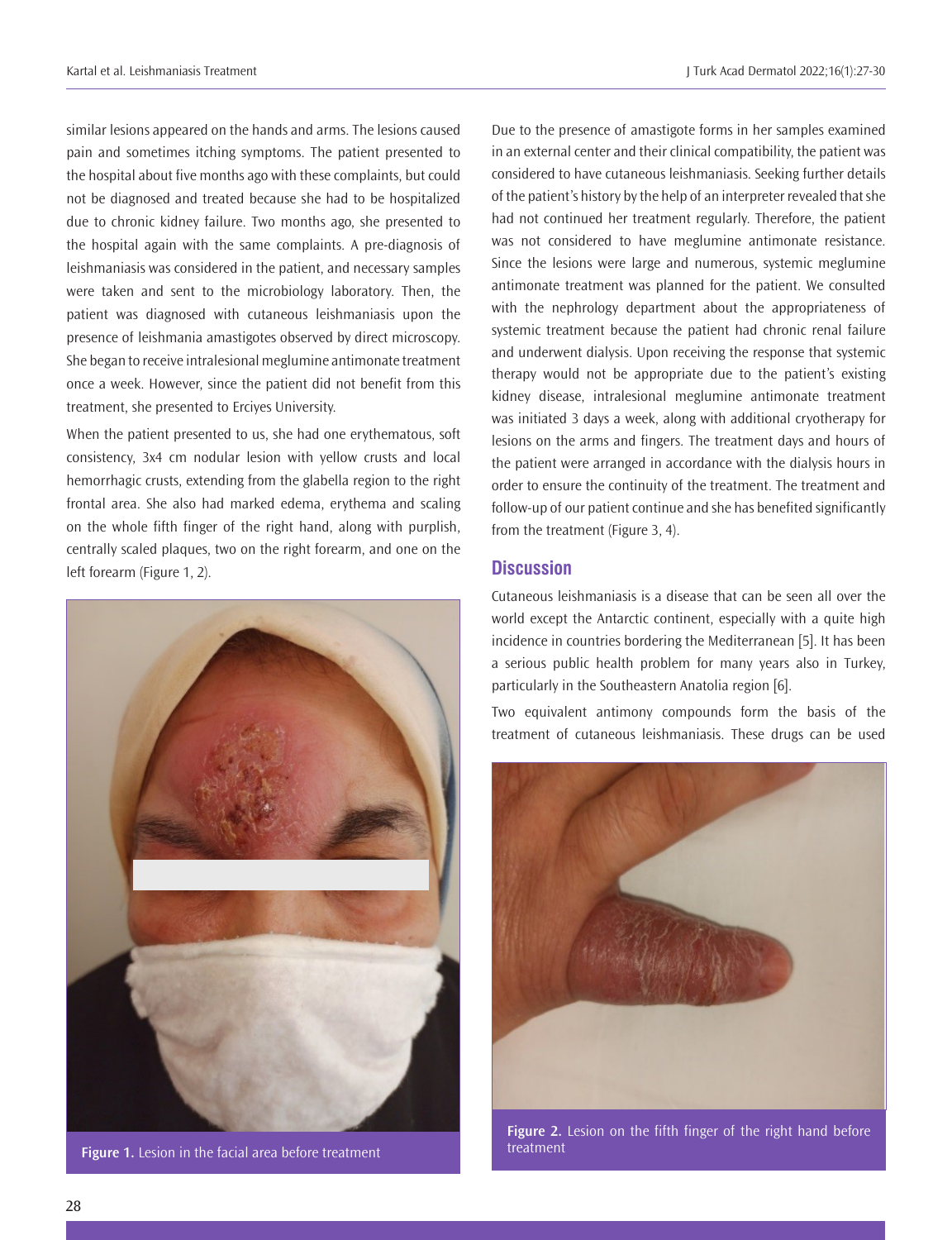systemically or intralesionally (IL). IL treatment is done using a fine-tipped syringe. The drug is applied into the lesion without any dilution. The entire lesion should become white in order for the drug to reach an effective dose within the lesion. The injection is applied 1-3 times a week until the lesion is completely healed. The descent of the lesions in the form of puffy papules, nodules or plaques to



**Figure 3.** Lesions in the facial area during treatment



**Figure 4.** Lesion on the fifth finger of the right hand before treatment

the skin level, and complete closure of ulcerated lesions are the criteria for healing, and therefore, termination of the treatment [7]. Drug resistance can be defined as a decrease in the effectiveness of a drug in ameliorating a disease or a condition. In order for antimony to be effective on amastigote and promastigote forms of leishmania species, it must be reduced to the trivalent antimony form. The reduction reaction of antimony to trivalent occurs in both parasite and macrophage cells. In our country, enolase, EF-2, HSP-70, trypanothion reductase, protein kinase c receptor and metallopeptidase genes have been found to play a role in the resistance development of L. tropica isolates against antimony compounds [8]. Treatment failure, however, is a concept different from drug resistance. Failure in treatment can occur due to several reasons other than drug resistance, depending on the host (immune status of the host, etc.), parasite (parasite settling in tissue areas where the drug cannot reach, etc.), environmental and socio-economic factors (continuity of treatment, etc.), and drug (staying below therapeutic dose or duration, etc.).

In this case, the patient did not take the initial treatment regularly. Since she did not have a good command of Turkish, this situation was initially considered to be treatment resistance. However, when the history was sought again through an interpreter, it was thought that the situation was more associated with treatment failure than drug resistance. The number of cutaneous leishmaniasis cases in Turkey has increased, especially in recent years and most of these patients are refugees. Inadequate communication causes treatment failure to be perceived as drug resistance. However, it should not be forgotten that the number of resistant strains and cases may increase rapidly if CL patients receive inadequate and incomplete treatment. In this case report, we aimed to draw attention to the need for being more careful about this distinction.

#### **Ethics**

**Informed Consent:** Consent form was filled out by all participants. **Peer-review:** Externally peer-reviewed.

#### **Authorship Contributions**

Surgical and Medical Practices: F.C.A., Concept: F.C.A., D.K., Design: D.K., F.C.A., E.Ö.S., Data Collection or Processing: F.C.A., D.K., Analysis or Interpretation: F.C.A., D.K., Literature Search: F.C.A., D.K., Writing: F.C.A., D.K.

**Conflict of Interest:** No conflict of interest was declared by the authors.

**Financial Disclosure:** The authors declared that this study received no financial support.